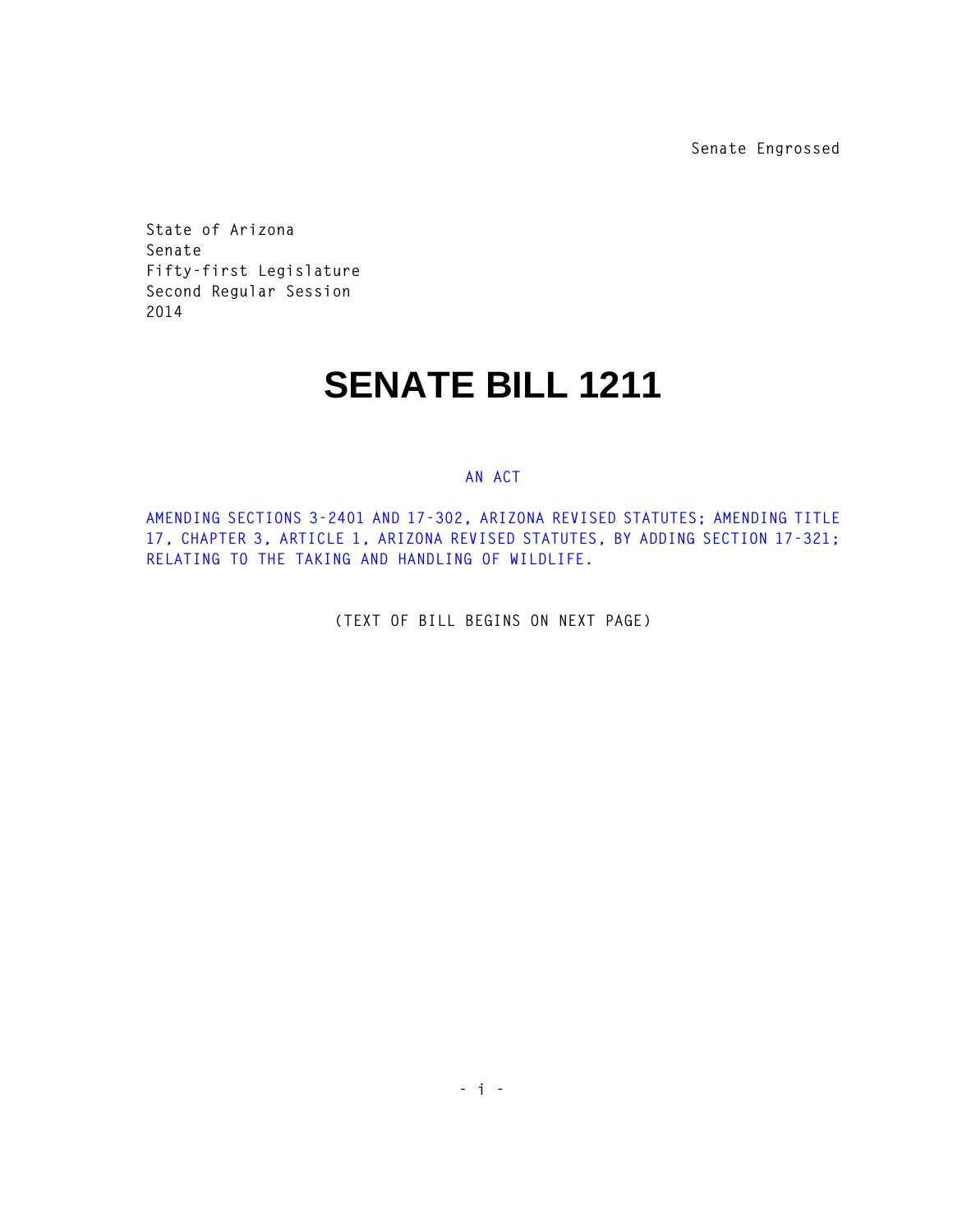**1 Be it enacted by the Legislature of the State of Arizona: 2 Section 1. Section 3-2401, Arizona Revised Statutes, is amended to 3 read: 4 3-2401. Control of destructive animals and noxious rodents; 5 agreements and cooperation with federal agencies; 6 exception 7 A. The director shall cooperate with the animal and plant health 8 inspection service of the United States department of agriculture in the 9 control and destruction or relocation of predatory wildlife, noxious rodents 10 and related animals that are injurious to livestock, poultry, game, 11 agriculture, other industries and the public health in accordance with 12 organized and systematic plans of the animal and plant health inspection 13 service. For such purposes, the director shall enter into written agreements 14 with the animal and plant health inspection service regarding the methods and 15 procedure to be followed, the extent of supervision to be exercised by the 16 state and federal agencies, respectively, and the use and expenditure of 17 state funds. The director, in cooperation with the animal and plant health 18 inspection service, may also enter into cooperative agreements with other 19 governmental agencies and counties of the state to promote the control and 20 destruction of predatory wildlife, noxious rodents and related animals. 21 B. The authority to destroy predatory wildlife, noxious rodents and 22 related animals does not include big game animals as defined in section 23 17-101, except: 24 1. Bear and mountain lion taken pursuant to section 17-302. 25 2. To protect public health and safety. 26 C. PURSUANT TO AN AGREEMENT BETWEEN THE DEPARTMENT AND THE UNITED 27 STATES FISH AND WILDLIFE SERVICE, AN EMPLOYEE OF THE DEPARTMENT MAY TAKE ANY 28 WOLF THAT HAS BEEN DOCUMENTED OR CAUGHT IN THE ACT OF KILLING LIVESTOCK. ANY 29 WOLF THAT THREATENS THE PUBLIC HEALTH OR SAFETY IS SUBJECT TO A TAKING UNDER 30 THIS SECTION AND SECTION 17-302. 31 Sec. 2. Section 17-302, Arizona Revised Statutes, is amended to read: 32 17-302. Taking of bear, wolf or mountain lion for protection of 33 property; report 34 A. Other provisions of this title notwithstanding, a landowner or 35 lessee, who is a livestock operator, and who has recently had livestock 36 attacked or killed by bear or mountain lion, may, if he AND WHO complies with 37 subsection B, C OF THIS SECTION MAY lawfully exercise such measures as 38 necessary to prevent further damage from the offending bear or MOUNTAIN lion, 39 including the taking of such bear or mountain lion in the following manner: 40 1. All traps shall be inspected within seventy-two hours and nontarget 41 animals released without further injury. The department shall provide 42 technical advice and assistance in the release of nontarget bears and 43 MOUNTAIN lions. Nontarget animals THAT ARE seriously injured and unable to 44 leave the scene upon ON release shall be humanely dispatched. Target bears 45 and MOUNTAIN lions shall be humanely dispatched immediately.**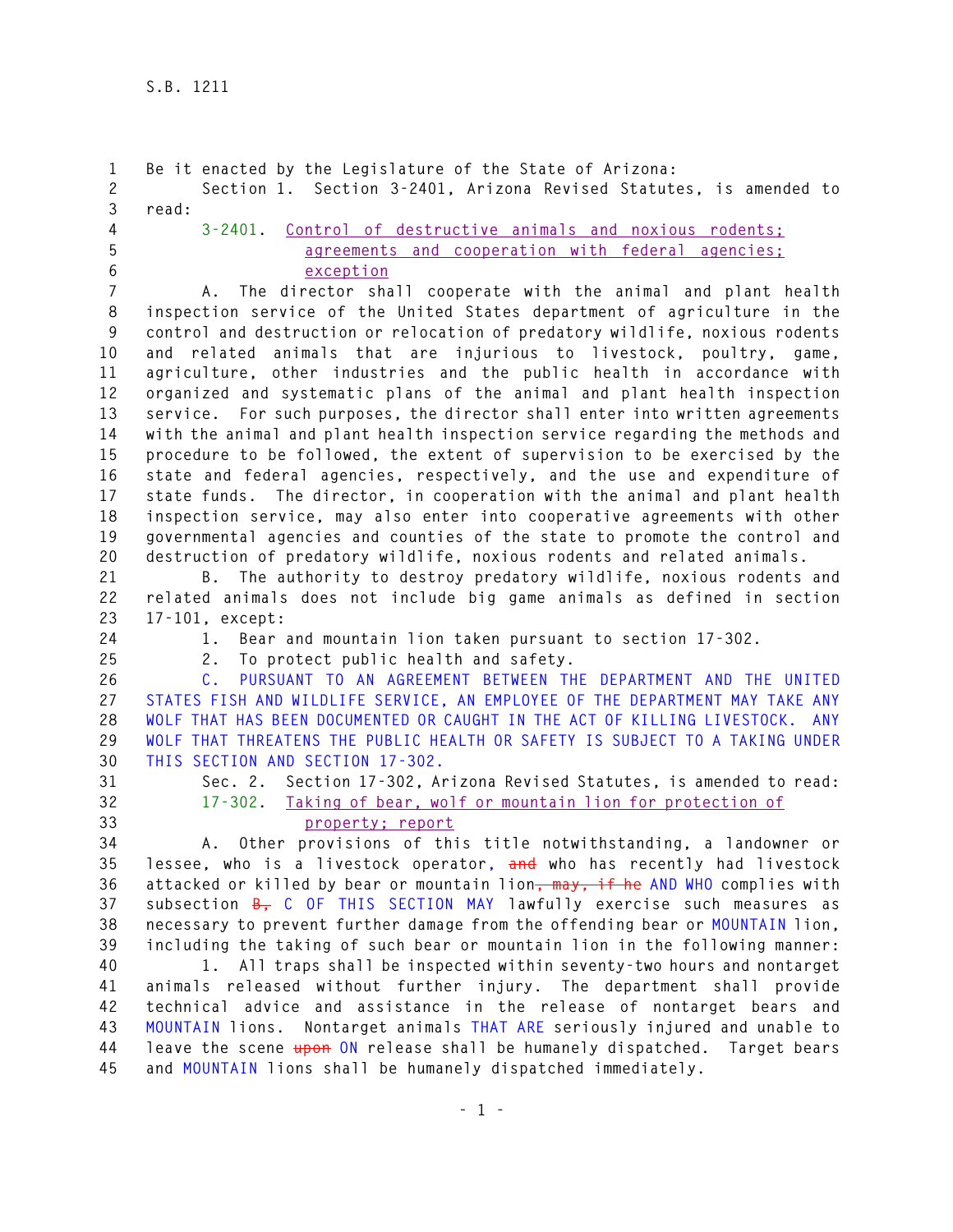**1 2. Bears and MOUNTAIN lions may be taken only by means of: 2 (a) Leg hold LEGHOLD traps without teeth and with an open jaw spread 3 not exceeding eight and one-half inches. 4 (b) Leg snares. 5 (c) Firearms. 6 (d) Other legal hunting weapons and devices. 7 3. All traps and snares shall be identified as to the person or agency 8 setting the trap or snare. 9 4. A livestock operator taking a MOUNTAIN lion or bear pursuant to 10 this section shall notify a department office within five days after setting 11 traps or initiating pursuit in any manner. The notification for both bears 12 and MOUNTAIN lions shall include information on the number and kind of 13 livestock attacked or killed and the name and address of the livestock 14 operator experiencing depredation. Such information shall not be public 15 information. 16 5. A livestock operator taking a bear or MOUNTAIN lion pursuant to 17 this section shall provide reasonable evidence of having livestock recently 18 attacked or killed if a person authorized by the director requests such 19 evidence within forty-eight hours of the department being notified pursuant 20 to paragraph 4 OF THIS SUBSECTION. Information shall include location 21 description of sufficient detail to allow the site of depredation and traps 22 set to be located. Such information shall not be public information. 23 6. Dogs may be used to facilitate the pursuit of depredating bears and 24 MOUNTAIN lions. 25 B. A LANDOWNER OR LESSEE, WHO IS A LIVESTOCK OPERATOR OR THEIR AGENTS 26 MAY TAKE ANY WOLF UNDER ANY OF THE FOLLOWING CIRCUMSTANCES: 27 1. ANY WOLF ACTUALLY ENGAGED IN THE ACT OF KILLING, WOUNDING OR BITING 28 LIVESTOCK. 29 2. BY LIVESTOCK GUARDING DOGS, WHEN THE DOGS ARE USED IN THE 30 TRADITIONAL MANNER TO PROTECT LIVESTOCK. 31 3. IN SELF DEFENSE OR THE DEFENSE OF THE LIVES OF OTHERS, PROVIDED THE 32 TAKING IS REPORTED WITHIN TWENTY-FOUR HOURS TO THE UNITED STATES DEPARTMENT 33 OF AGRICULTURE ANIMAL AND PLANT HEALTH INSPECTION SERVICE'S MEXICAN WOLF 34 RECOVERY COORDINATOR OR A DESIGNATED REPRESENTATIVE OF THE SERVICE. 35 B. C. A license or tag shall not be required for the taking of a bear 36 or mountain lion under this section, but within ten days after the taking, 37 the livestock operator shall file a written report with the department. The 38 location of the take, THE identity of the livestock operator filing the 39 report and THE location and date of livestock depredation are not public 40 information. Such report shall also contain the following information: 41 1. THE name and address of THE livestock operator experiencing 42 depredation losses. 43 2. THE number, ages and kinds of livestock lost. 44 3. THE numbers and location of bears or MOUNTAIN lions taken. 45 4. THE sex and estimated age of each bear or MOUNTAIN lion taken.**